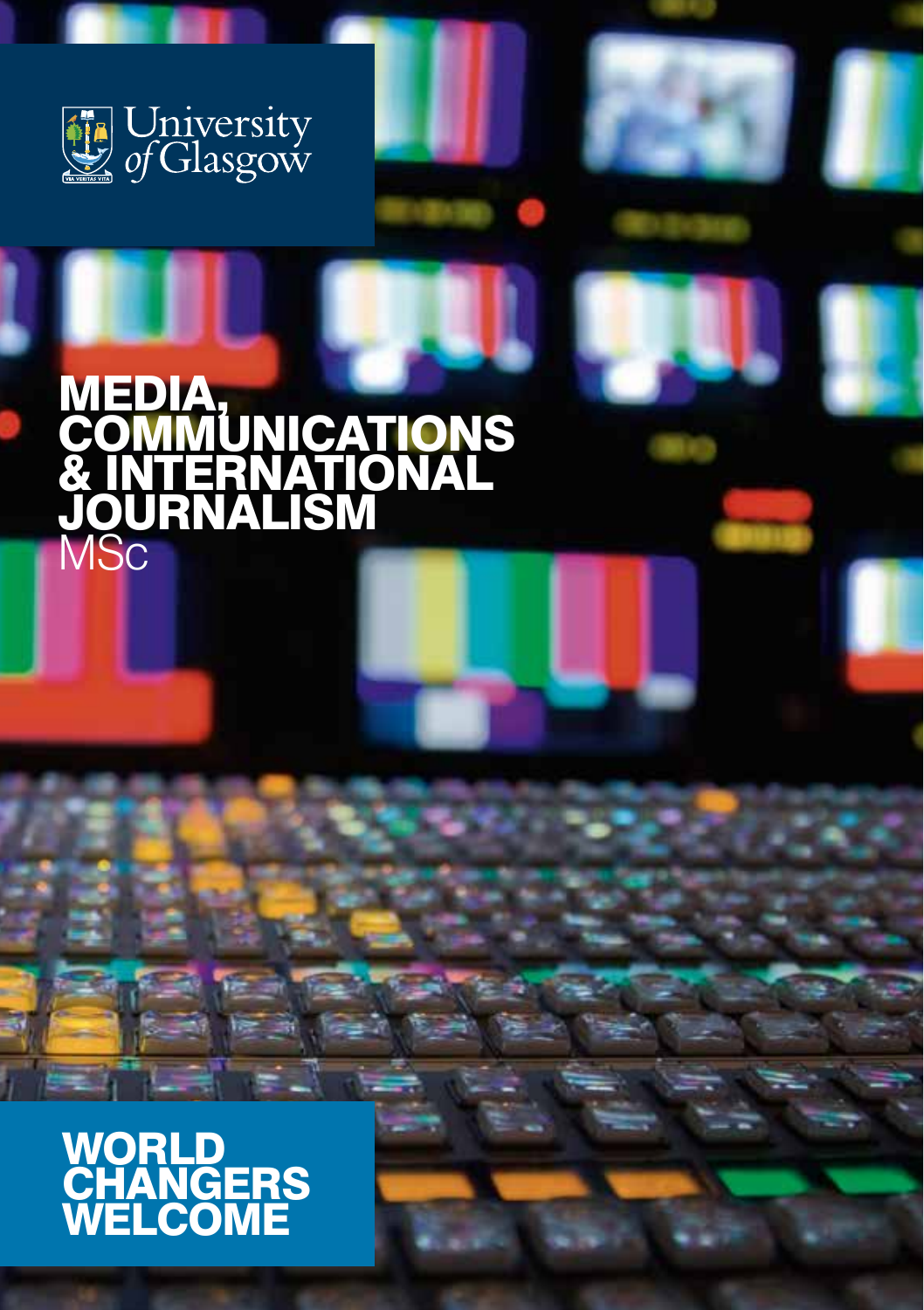## MEDIA, COMMUNICATIONS & INTERNATIONAL JOURNALISM

MSc: 12 months full-time; 24 months part-time

This programme combines the latest in media, communications, audience theory, and research methodologies, with the production and editorial skills that are required of the modern journalist. You can apply your understanding of the role of the media in society to your own journalistic output.

#### What will I get from this programme?

- You will be taught by members of the Glasgow Media Group, which has an international reputation for pioneering research methods in media and communications.
- The Glasgow Media Group comprises industry-trained programme-makers, and this programme includes a practical element related to transferable skills for employability.
- The city of Glasgow is the centre of the media industry in Scotland and is home to the headquarters of BBC Scotland, STV and a range of major press titles including The Herald and The Daily Record. The Media Group has strong connections with local industry.
- Researchers from the Glasgow Media Group have presented their work globally, given expert evidence to Westminster select committees, and appear regularly on the BBC and other news outlets.

#### **Why Glasgow**

Sociology at Glasgow has been ranked 5th in the UK for 2019 by the Complete University Guide.

By studying with us you will learn from academics considered leaders in their fields and gain vital practical knowledge for shaping places, strengthening communities and improving policy making.

You will be part of the School of Social and Political Sciences, a vibrant community of dynamic, innovative and diverse staff and students working across a broad range of social science disciplines.

#### Employability support

Our dedicated Social Sciences Employability Officer and Work-related Learning Co-ordinator can help you reflect on your learning, and develop the skills and attributes which will help you succeed in the job market. Support is provided through a number of programmes and activities including employability workshops, alumni talks, the Graduate Skills Programme and the Professional Skills Programme, as well as work-related learning activities such as collaborative dissertations, consultation projects, and practitioner talks (both staff and student led).

#### [glasgow.ac.uk/cossemployability](https://www.gla.ac.uk/colleges/socialsciences/students/employability/)

'The greatest thing about this programme is that I was taught practical skills along with media theory, which made the year much more interesting and makes the course itself unique. My subsequent roles, such as location producer, would not have been possible without participation in this programme.' **Stephanie Docherty** 

#### Programme structure

You will take four core and two optional courses, followed by a dissertation. Courses are taught through a combination of lectures and seminars. Practical skills in news-gathering and programme-making will be developed through seminars and workshops which will focus on the delivery of journalistic articles and features across media. Assessment is based on individual written essays and assignments, as well as the practical group work and individual projects.

### Core courses

- Media, communications and journalism: Criticism and theory
- Methods of social research
- Practical news journalism
- Researching audiences and the media.

#### Optional courses may include:

- Crime, media and popular culture
- Global economy
- Human rights and global politics
- International relations and development
- International security and strategic thought
- Media and democracy
- Political institutions communication
- Public policy and management
- The internet and civil society
- Young people, social inclusion and change.

#### Career prospects

The programme is aimed at those interested in pursuing careers in the public domain (journalism, public relations, factual TV and radio, government bodies, voluntary organisations, museums) where skills in media and communications are essential. However, a working and critical knowledge of media and communications is increasingly desirable in areas as diverse as health, education and finance.

glasgow.ac.uk/pg/ [mediacommunicationsjournalism](https://www.gla.ac.uk/postgraduate/taught/mediacommunicationsinternationaljournalism/)